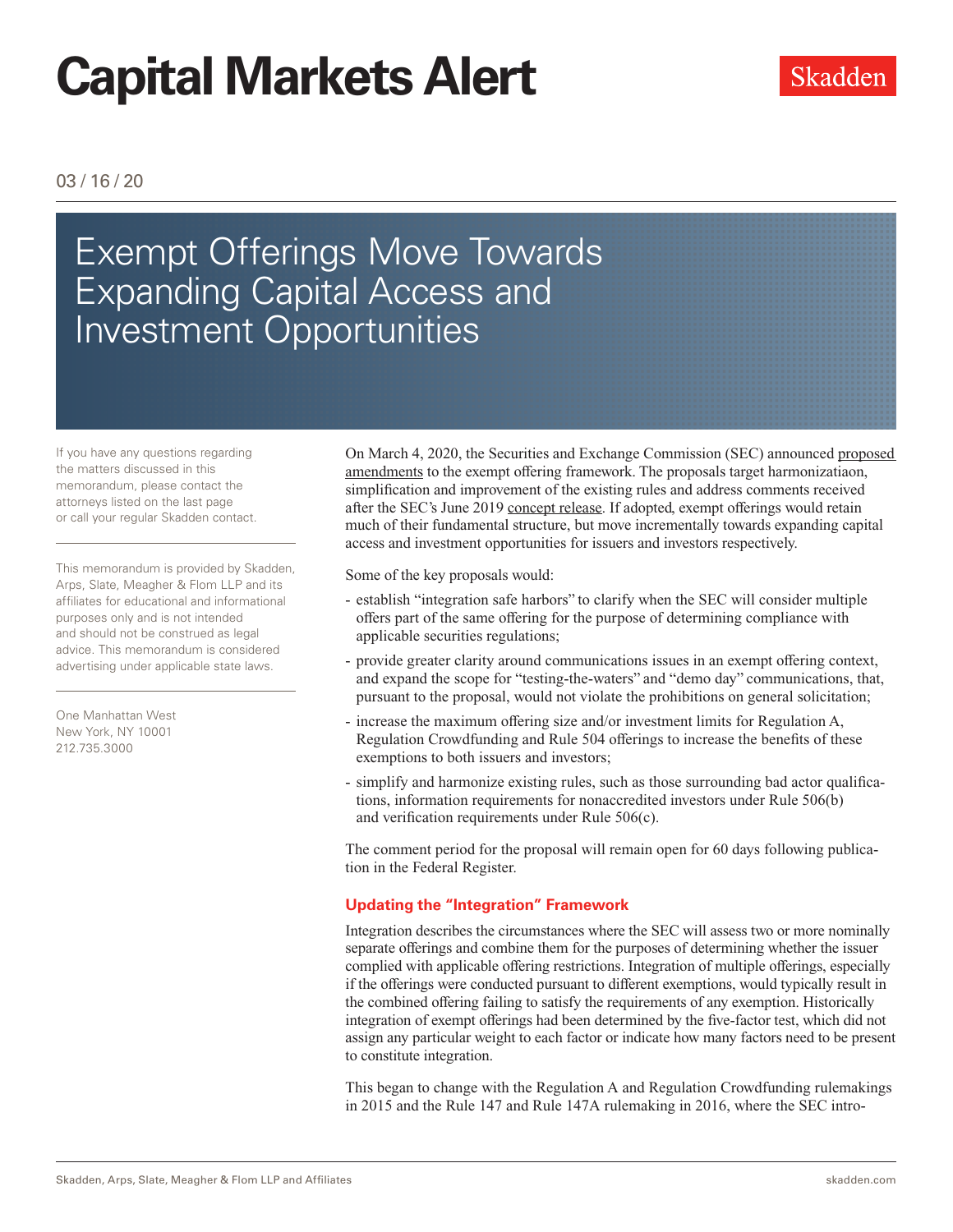# **Capital Markets Alert**

duced a facts-and-circumstances assessment to the integration framework in the context of concurrent exempt offerings. The facts-and-circumstances integration framework includes situations where one offering permits general solicitation and the other does not as well as situations where both offerings rely on exemptions permitting general solicitation. The proposed rules build on this framework and provide comprehensive guidance applicable to all securities offerings under the Securities Act, including registered and exempt offerings.

The proposed integration framework provides a general principle of integration that assesses the particular facts and circumstances of the offering and focuses analysis on whether the issuer can establish that each offering either complies with the registration requirements of the Securities Act or qualifies on its own for an exemption from registration. The SEC release illustrates application of the general principle to two specific fact patterns and proposes four nonexclusive safe harbor integration provisions. The following tables, excerpted from the release, provide an overview of the proposed general integration principle and safe harbors.

| <b>Integration Principle</b>                                                                                   |                                                                                                                                                                                                                                                                                                                                                                                                                                                                                                                                                                                                               |
|----------------------------------------------------------------------------------------------------------------|---------------------------------------------------------------------------------------------------------------------------------------------------------------------------------------------------------------------------------------------------------------------------------------------------------------------------------------------------------------------------------------------------------------------------------------------------------------------------------------------------------------------------------------------------------------------------------------------------------------|
| <b>General principle of integration</b>                                                                        | For all offerings not covered by a safe harbor, offers and sales would not be integrated if, based<br>on the particular facts and circumstances, the issuer can establish that each offering either complies<br>with the registration requirements of the Securities Act or qualifies on its own for an exemption<br>from registration.                                                                                                                                                                                                                                                                       |
| Application of the general principle<br>to exempt offerings where general<br>solicitation is not permitted     | The issuer must have a reasonable belief, based on the facts and circumstances, that: (i) the<br>purchasers in each exempt offering were not solicited through the use of general solicitation; or (ii)<br>the purchasers in each exempt offering established a substantive relationship with the issuer (or<br>person acting on the issuer's behalf) prior to the commencement of the offering not permitting<br>general solicitation.                                                                                                                                                                       |
| Application of the general principle<br>to concurrent exempt offerings that<br>each allow general solicitation | If an exempt offering permitting general solicitation includes information about the material terms<br>of a concurrent offering under another exemption also permitting general solicitation, the offering<br>materials must include the necessary legends for, and otherwise comply with, the requirements<br>of each exemption.                                                                                                                                                                                                                                                                             |
| <b>Nonexclusive Integration Safe Harbors</b>                                                                   |                                                                                                                                                                                                                                                                                                                                                                                                                                                                                                                                                                                                               |
| Safe harbor 1                                                                                                  | Any offering made more than 30 calendar days before the commencement of any other offering,<br>or more than 30 calendar days after the termination or completion of any other offering, would not<br>be integrated; provided that, for an exempt offering for which general solicitation is not permitted,<br>the purchasers either were not solicited through the use of general solicitation or established a<br>substantive relationship with the issuer prior to the commencement of the offering for which general<br>solicitation is not permitted.                                                     |
| Safe harbor 2                                                                                                  | Offers and sales made in compliance with Rule 701, pursuant to an employee benefit plan or in<br>compliance with Regulation S would not be integrated with other offerings.                                                                                                                                                                                                                                                                                                                                                                                                                                   |
| Safe harbor 3                                                                                                  | An offering for which a Securities Act registration statement has been filed would not be integrated if<br>made subsequent to: (i) a terminated or completed offering for which general solicitation is not permit-<br>ted; (ii) a terminated or completed offering for which general solicitation is permitted and made only<br>to qualified institutional buyers (QIBs) and institutional accredited investors (IAIs); or (iii) an offering for<br>which general solicitation is permitted that terminated or completed more than 30 calendar days prior<br>to the commencement of the registered offering. |
| Safe harbor 4                                                                                                  | Offers and sales made in reliance on an exemption for which general solicitation is permitted would<br>not be integrated if made subsequent to any prior terminated or completed offering.                                                                                                                                                                                                                                                                                                                                                                                                                    |

#### **Overview of the Proposed General Integration Principle and Safe Harbors**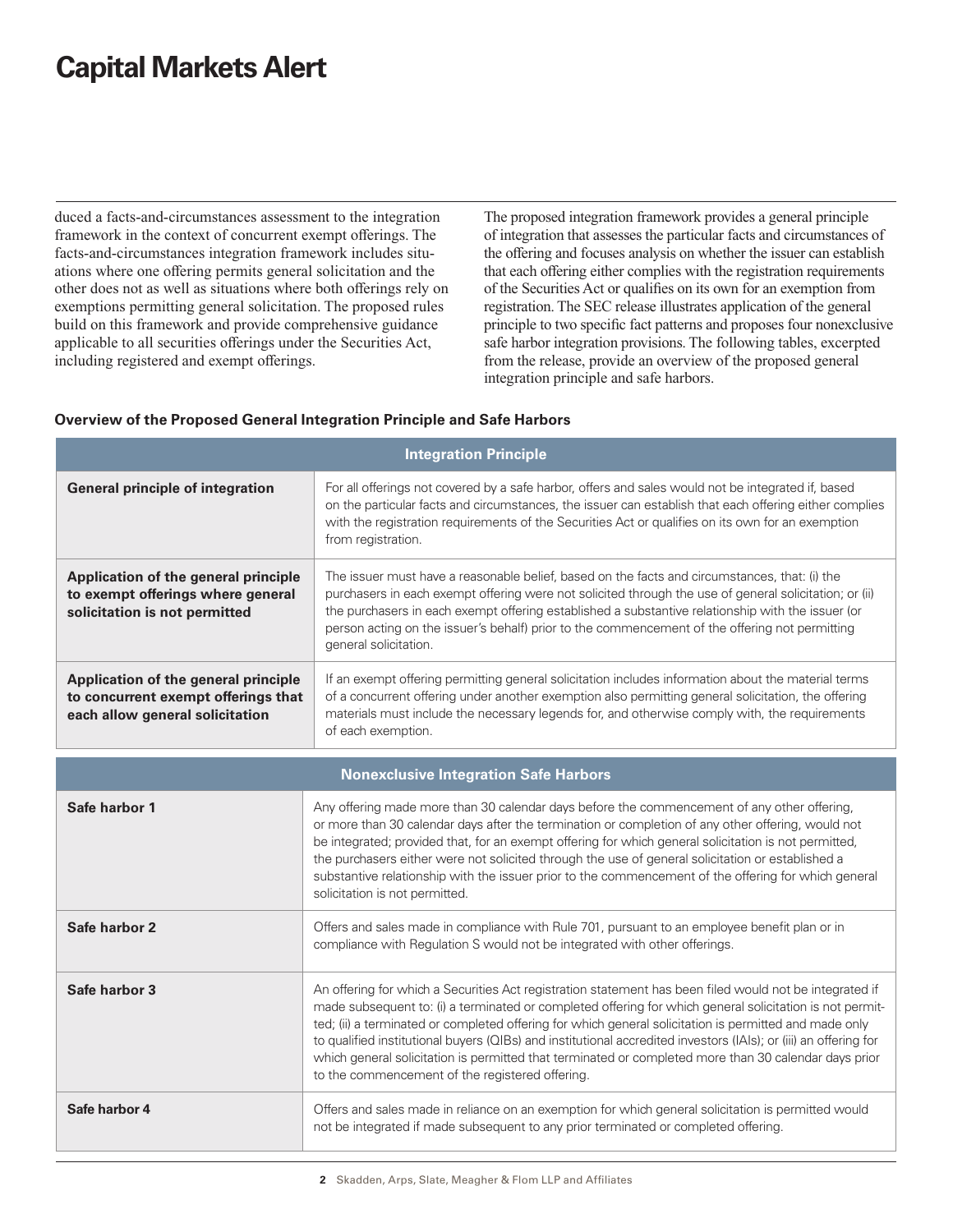## **Capital Markets Alert**

The proposed integration framework and safe harbor provisions would be set forth in new Rule 152, which would replace (i) current Rules 152 and 155 concerning the integration of nonpublic and public offerings and (ii) the integration provisions of Regulation D, Regulation A, Regulation Crowdfunding and Rules 147 and 147A.

#### **Reducing Limitations on Communications During the Offering Process**

The SEC has also proposed expanding the scope of permissible communications in private offerings. In testing-the-water communications, an issuer may engage in oral or written communications with eligible investors to gauge potential interest in an offering before or after filing a registration statement for that offering. Emerging growth companies first benefitted (via statute) from the ability to test the waters before the accommodation was expanded to all issuers (via rule) in registered offerings. Regulation A currently provides issuers with a modified ability to test the waters, permitting Regulation A issuers to solicit interest in a potential offering from the general public provided certain legend and other requirements are met. However, other exemptions do not permit issuers to test the waters. Pursuant to the proposed rules, an issuer could solicit indications of interest in an exempt offer without first settling on which exemption will be used. This would allow an issuer who has tested the waters to still engage in a number of different exempt offerings rather than circumscribing the options available. The new rules would also permit generic solicitations of interest — as opposed to solicitations to only QIBs or IAIs — if the issuer wanted to pursue an offering under Regulation A or Regulation Crowdfunding (*i.e*., a registration exemption that permits general solicitation). Because general solicitations are still prohibited for many exempt offerings, engaging in general solicitation would still preclude an issuer's qualifying for an exempt offering that does not permit it.

Another newly permitted communication would include "demo day" participation, which the SEC would not consider a general solicitation under the proposal. Typically on demo days, a group of issuers assemble and pitch their presentation to an audience of incubator, accelerator, angel or other investors. Provided parties' adherence to certain conditions (including that issuers do not reference any specific securities offerings that are being contemplated and event sponsors do not give investment recommendations, charge fees or receive compensation), issuers can participate in "demo day" under the proposed rules without foreclosing the availability of a traditional Rule 506(b) offering.

#### **Improving Issuer Utilization of and the Investor Base for Certain Exempt Offerings**

The SEC noted that registered offerings account for \$1.2 trillion of new capital, compared to an estimated \$2.7 trillion raised in

the private market. Despite the robust private market, certain exemptions are comparatively underused. In particular, offerings pursuant to Regulation A, Regulation Crowdfunding and Rule 504 of Regulation D combined comprise a negligible portion of the exempt offering market by value.

Restrictions on offering size, investor qualification criteria and total investment limitations in these exempted offerings may explain their rare use. In response, the SEC has proposed raising the offering limits in Tier 2 Regulation A offerings from \$50 million to \$75 million, in Rule 504 of Regulation D offerings from \$5 million to \$10 million and in Regulation Crowdfunding offerings from \$1.07 million to \$5 million. The SEC has also proposed easing certain investor and investment restrictions applicable to Regulation Crowdfunding offerings by (i) removing investment limits from accredited investors and (ii) revising the calculation method for investment limits applicable to nonaccredited investors, enabling them to rely on the greater of their annual income or net worth when calculating their limits. In addition to expanding investment thresholds for these exempted offerings, the SEC proposed amendments to make Regulation Crowdfunding offerings more attractive to issuers and investors by permitting investors to aggregate their investments via certain special purpose vehicles. This proposal aims to reduce the administrative complexities associated with managing a large and diffuse investor base, while ensuring investors maintain the same degree of economic exposure, voting power and access to information as if the investor had invested in the issuer directly.

#### **Additional Amendments**

The proposal also seeks to harmonize and clarify additional rules applicable to select offerings, including by:

- aligning the bad actor disqualification provisions that apply in Regulation D, Regulation A and Regulation Crowdfunding;
- permitting a purported accredited investor to verify its accredited investor status by providing a written representation to the issuer, so long as the issuer is not aware of anything to the contrary; and
- harmonizing aspects of the offering process across exemptions (for example, by making the information that companies must provide to nonaccredited investors under Rule 506(b) equivalent to what they provide to investors in Regulation A offerings).

#### **Conclusion**

The latest SEC proposals should increase issuers' ability to raise additional private capital from a more diverse group of investors. by providing a more rational framework for offerings that are exempt from registration.